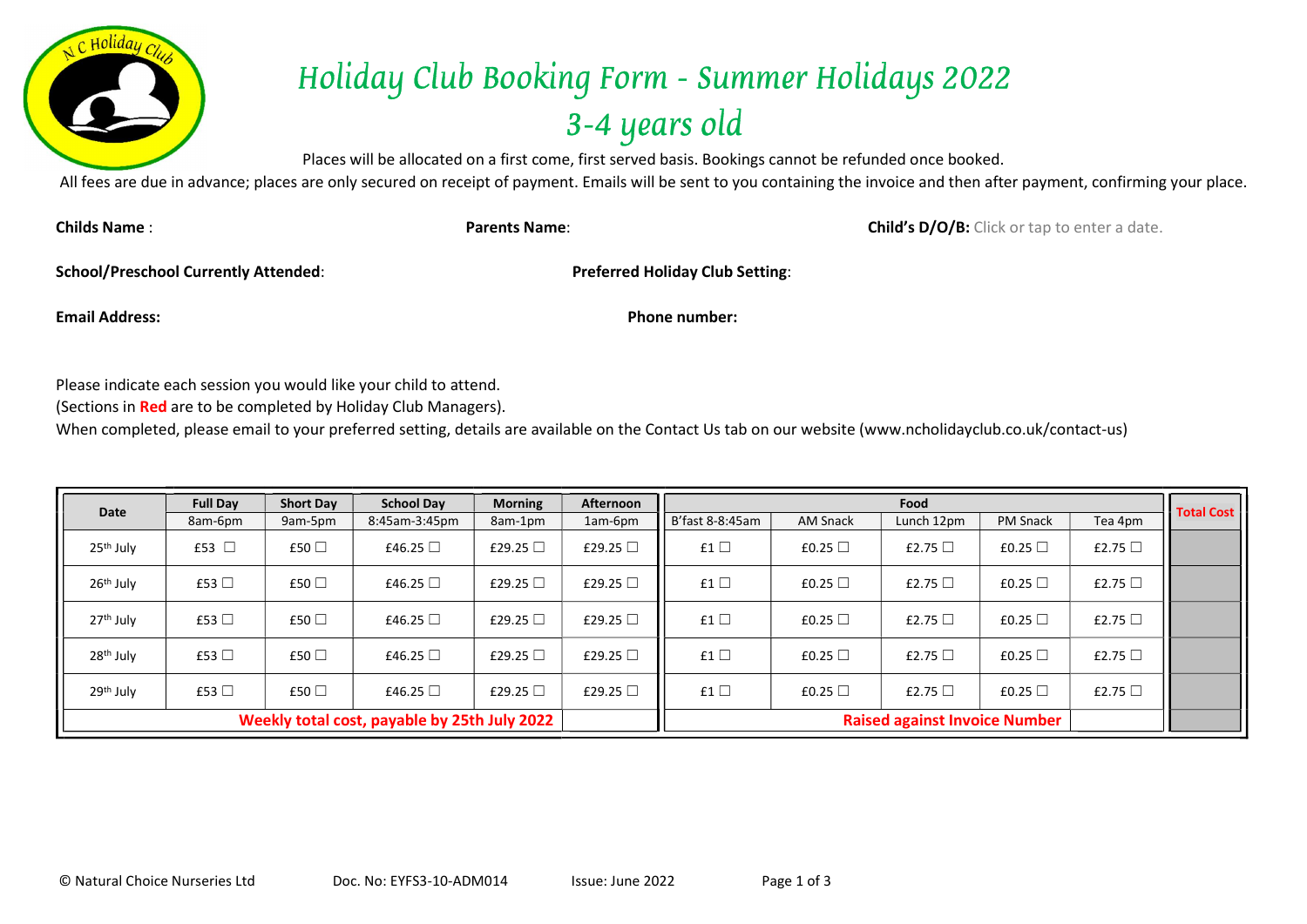| <b>Date</b>                                            | <b>Full Day</b>       | <b>Short Day</b>      | <b>School Day</b>                                      | <b>Morning</b>           | Afternoon                |                                      | <b>AM Snack</b>                 | Food                                 | PM Snack                 |                         | <b>Total Cost</b> |
|--------------------------------------------------------|-----------------------|-----------------------|--------------------------------------------------------|--------------------------|--------------------------|--------------------------------------|---------------------------------|--------------------------------------|--------------------------|-------------------------|-------------------|
|                                                        | 8am-6pm               | 9am-5pm               | 8:45am-3:45pm                                          | 8am-1pm                  | 1am-6pm                  | B'fast 8-8:45am                      |                                 | Lunch 12pm                           |                          | Tea 4pm                 |                   |
| $1st$ Aug                                              | £53 $\Box$            | £50 $\Box$            | £46.25 $\Box$                                          | £29.25 $\Box$            | £29.25 $\Box$            | £1 $\Box$                            | £0.25 $\Box$                    | £2.75 $\Box$                         | £0.25 $\Box$             | £2.75 $\Box$            |                   |
| 2 <sup>nd</sup> Aug                                    | £53 $\Box$            | £50 □                 | £46.25 □                                               | £29.25 □                 | £29.25 □                 | £1 $\square$                         | £0.25 $\Box$                    | £2.75 $\Box$                         | £0.25 □                  | £2.75 □                 |                   |
| 3rd Aug                                                | £53 □                 | £50 □                 | £46.25 $\Box$                                          | £29.25 $\Box$            | £29.25 □                 | £1 $\Box$                            | £0.25 $\Box$                    | £2.75 $\Box$                         | £0.25 $\Box$             | £2.75 $\Box$            |                   |
| 4 <sup>th</sup> Aug                                    | £53 □                 | £50 □                 | £46.25 $\Box$                                          | £29.25 $\Box$            | £29.25 $\Box$            | £1 $\Box$                            | £0.25 $\Box$                    | £2.75 $\Box$                         | £0.25 $\Box$             | £2.75 □                 |                   |
| 5 <sup>th</sup> Aug                                    | £53 $\Box$            | £50 $\Box$            | £46.25 $\Box$                                          | £29.25 $\Box$            | £29.25 $\Box$            | £1 $\square$                         | £0.25 $\Box$                    | £2.75 $\Box$                         | £0.25 $\Box$             | £2.75 $\Box$            |                   |
| Weekly total cost, payable by 1 <sup>st</sup> Aug 2022 |                       |                       |                                                        |                          |                          | <b>Raised against Invoice Number</b> |                                 |                                      |                          |                         |                   |
|                                                        |                       |                       |                                                        |                          |                          |                                      |                                 |                                      |                          |                         |                   |
| Date                                                   | <b>Full Day</b>       | <b>Short Day</b>      | <b>School Day</b>                                      | <b>Morning</b>           | Afternoon                |                                      |                                 | Food                                 |                          |                         | <b>Total Cost</b> |
|                                                        | 8am-6pm               | 9am-5pm               | 8:45am-3:45pm                                          | 8am-1pm                  | 1am-6pm                  | B'fast 8-8:45am                      | <b>AM Snack</b>                 | Lunch 12pm                           | PM Snack                 | Tea 4pm                 |                   |
| 8 <sup>th</sup> Aug                                    | £53 $\Box$            | £50 $\Box$            | £46.25 □                                               | £29.25 □                 | £29.25 $\Box$            | £1 $\Box$                            | £0.25 $\Box$                    | £2.75 $\Box$                         | £0.25 $\Box$             | £2.75 $\Box$            |                   |
|                                                        |                       |                       |                                                        |                          |                          |                                      |                                 |                                      |                          |                         |                   |
| 9 <sup>th</sup> Aug                                    | £53 $\Box$            | £50 □                 | £46.25 $\Box$                                          | £29.25 □                 | £29.25 □                 | £1 $\Box$                            | £0.25 $\Box$                    | £2.75 $\Box$                         | £0.25 $\Box$             | £2.75 $\Box$            |                   |
| 10 <sup>th</sup> Aug                                   | £53 $\Box$            | £50 $\Box$            | £46.25 $\Box$                                          | £29.25 $\Box$            | £29.25 $\Box$            | £1 $\Box$                            | £0.25 $\Box$                    | £2.75 $\Box$                         | £0.25 $\Box$             | £2.75 $\Box$            |                   |
| 11 <sup>th</sup> Aug                                   | £53 □                 | £50 □                 | £46.25 □                                               | £29.25 □                 | £29.25 □                 | £1 $\square$                         | £0.25 $\Box$                    | £2.75 $\Box$                         | £0.25 $\Box$             | £2.75 $\Box$            |                   |
| 12 <sup>th</sup> Aug                                   | £53 $\Box$            | £50 $\Box$            | £46.25 $\Box$                                          | £29.25 $\Box$            | £29.25 $\Box$            | £1 $\Box$                            | £0.25 $\Box$                    | £2.75 $\Box$                         | £0.25 $\Box$             | £2.75 $\Box$            |                   |
|                                                        |                       |                       | Weekly total cost, payable by 8 <sup>th</sup> Aug 2022 |                          |                          |                                      |                                 | <b>Raised against Invoice Number</b> |                          |                         |                   |
|                                                        |                       |                       |                                                        |                          |                          |                                      |                                 |                                      |                          |                         |                   |
| <b>Date</b>                                            | <b>Full Day</b>       | <b>Short Day</b>      | <b>School Day</b>                                      | <b>Morning</b>           | <b>Afternoon</b>         |                                      |                                 | Food                                 |                          |                         | <b>Total Cost</b> |
| 15 <sup>th</sup> Aug                                   | 8am-6pm<br>£53 $\Box$ | 9am-5pm<br>£50 $\Box$ | 8:45am-3:45pm<br>£46.25 $\Box$                         | 8am-1pm<br>£29.25 $\Box$ | 1am-6pm<br>£29.25 $\Box$ | B'fast 8-8:45am<br>£1 $\Box$         | <b>AM Snack</b><br>£0.25 $\Box$ | Lunch 12pm<br>£2.75 $\Box$           | PM Snack<br>£0.25 $\Box$ | Tea 4pm<br>£2.75 $\Box$ |                   |

Weekly total cost, payable by 15<sup>th</sup> Aug 2022

16th Aug £53 ☐ £50 ☐ £46.25 ☐ £29.25 ☐ £29.25 ☐ £1 ☐ £0.25 ☐ £2.75 ☐ £0.25 ☐ £2.75 ☐

17<sup>th</sup> Aug │ £53 □ │ £50 □ │ £46.25 □ │ £29.25 □ │ £29.25 □ │ £1 □ │ £0.25 □ │ £2.75 □ │ £2.75 □ │ £2.75 □

18th Aug £53 ☐ £50 ☐ £46.25 ☐ £29.25 ☐ £29.25 ☐ £1 ☐ £0.25 ☐ £2.75 ☐ £0.25 ☐ £2.75 ☐

19<sup>th</sup> Aug │ £53 □ │ £50 □ │ £46.25 □ │ £29.25 □ │ £29.25 □ │ £1 □ │ £0.25 □ │ £2.75 □ │ £2.75 □ │ £2.75 □

Raised against Invoice Number